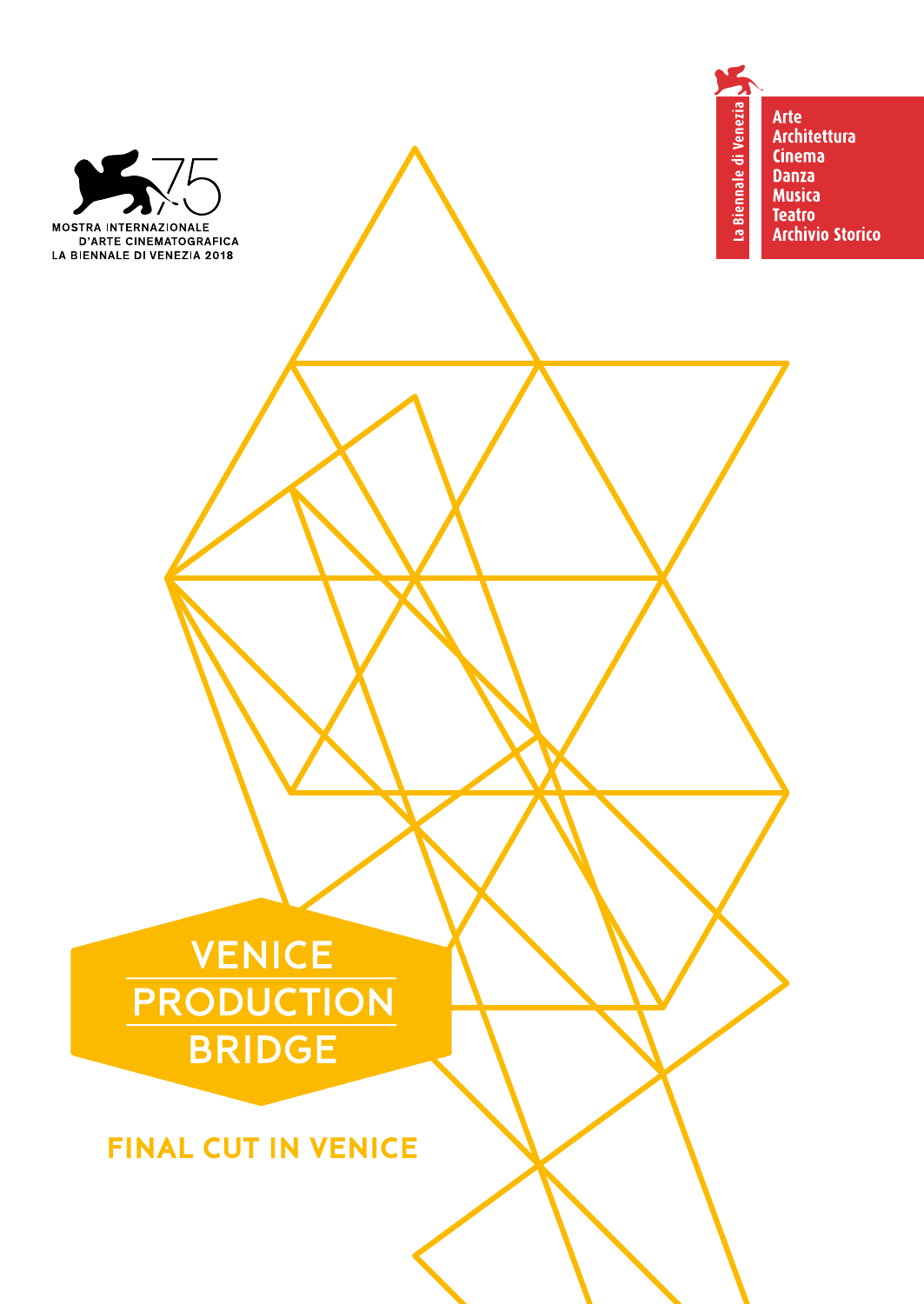

**VENICE PRODUCTION BRIDGE** 

01 – 03.09.2018 LABIENNALE.ORG

## FINAL CUT IN VENICE

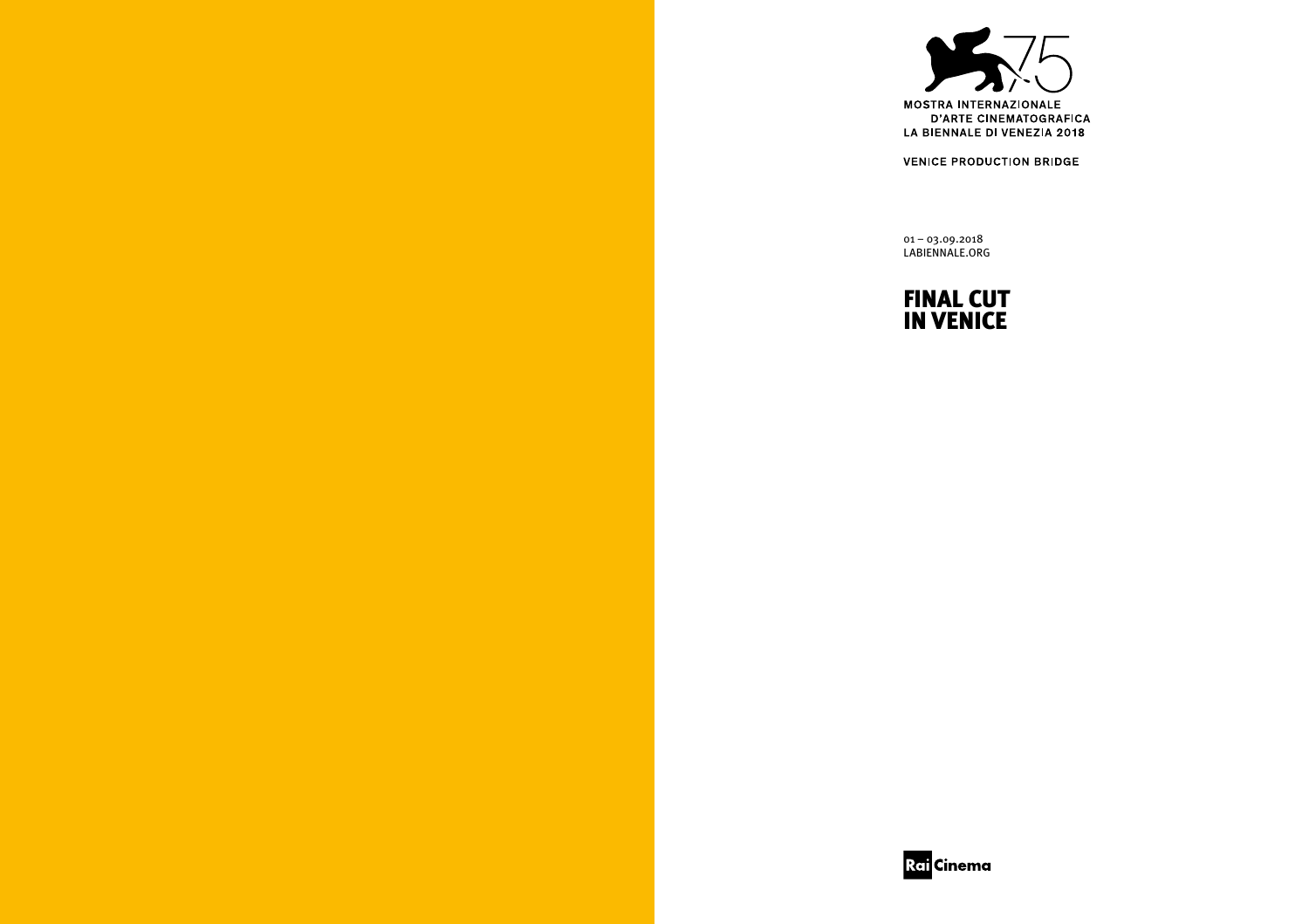#### 75. Mostra Internazionale d'Arte Cinematografica

La Biennale di Venezia Director General **Andrea Del Mercato**

Artistic Director of the Cinema Department **Alberto Barbera**

Venice Production Bridge **Pascal Diot Savina Neirotti**

**cinema@labiennale.org www.labiennale.org**

Final Cut in Venice **Alessandra Speciale** With the kind support of **Thierry Lenouvel Annouchka De Andade**

**Thierry Jobin**

La Biennale di Venezia and its collaborators for Final Cut in Venice **Jacopo Fabris Erika Giorgianni Lara Gonzàles Lobo Mariachiara Manci Chiara Marin Sara Mazzucchi Alessandro Mezzalira Nikolas Montaldi Daniela Persi**



A workshop to support films in post-production from Africa, Iraq, Jordan, Lebanon, Palestine and Syria.

The goal of the project is to enhance the role of the Venice International Film Festival as a Bridge Builder supporting the production of independent quality films coming from Africa and from Iraq, Jordan, Lebanon, Palestine and Syria; providing concrete help to film productions; and promoting the competitiveness of their audiovisual products on the international market. The work-in-progress copies of 6 films from different geographical and cultural areas (Egypt, Iraq, Lesotho, Morocco, South Africa, Sudan) will be presented in the presence of directors and producers. Access is reserved exclusively to Gold and Trade Accreditation.

This year a special one-to-one meetings session between the selected projects and the professionals attending the Venice Production Bridge will be organized on September 3rd.









Rai



**GIORGIO ARMANI** beauty



**STUCANO** TECH&STYLE MILANO



CINEMECCANICA

Thanks to **Db Logic S.r.l. Festival Scope**

The Final Cut in Venice brochure for 2018 has been edited using the information assembled by July 26th, 2018. The Venice Production Bridge may not be held responsible for possible errors.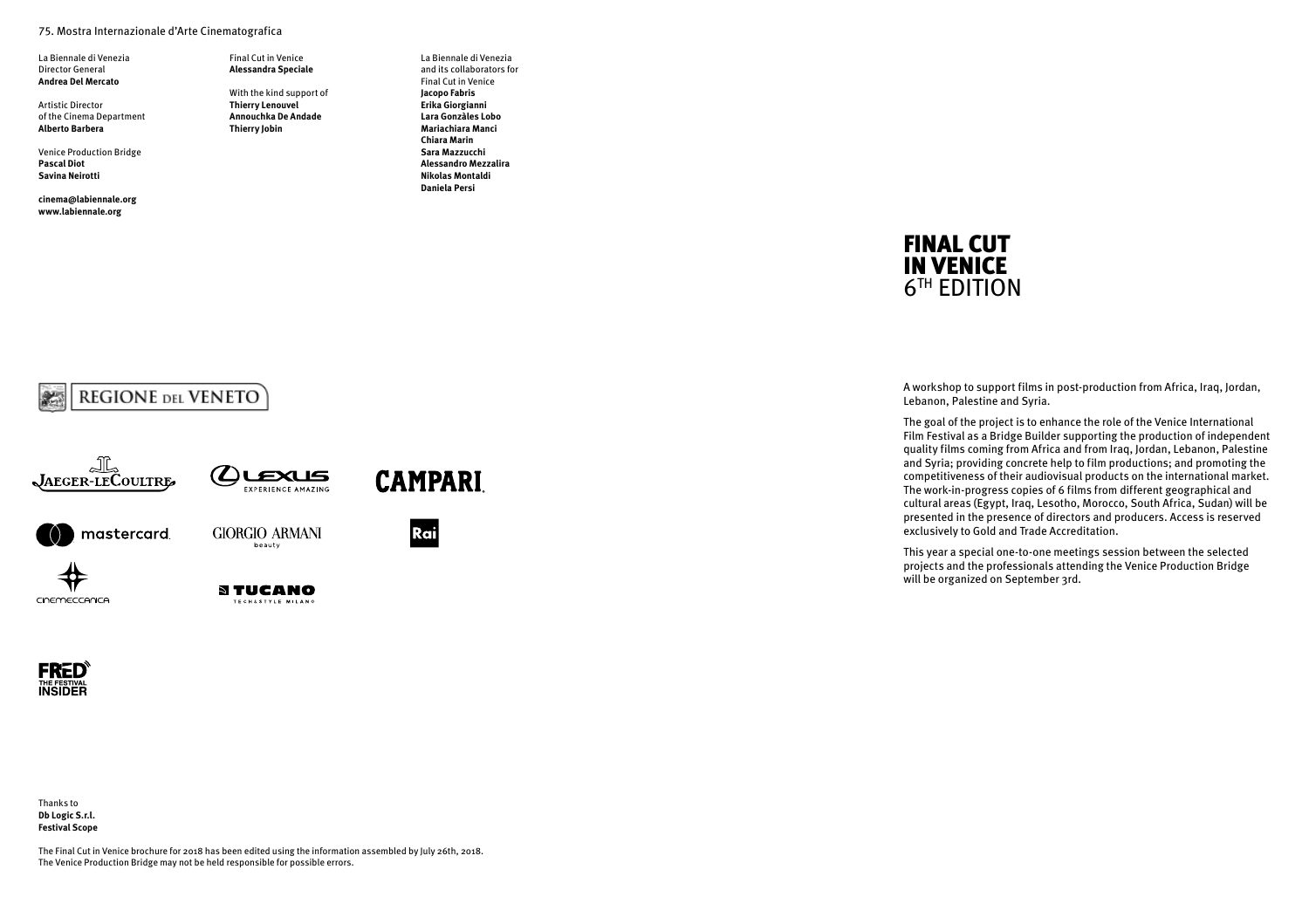#### **THE PRIZES**

The workshop will conclude with the awarding of prizes, in kind or in cash, for the financial support of the films in their post-production phase.

For the second year **La Biennale di Venezia** will give a prize of € 5,000 for the best film in post-production. The prize will be attributed by a jury composed of three members named by the Festival Director, while the other prizes will be awarded by final and irrevocable decision of the Festival Director, in conjunction with the project supporters, the heads of the institutions, and the service companies providing the prizes.

- € 15,000 for the color correction of a feature-length film, offered by **Laser Film** (Rome) for up to 50 hours of work (technician included);
- up to € 15,000 offered by **Mactari Mixing Auditorium** (Paris) for the sound mixing of a feature length film (up to 12 days of work, sound re-recording mixer not included);
- up to  $\epsilon$  5,000 for color-grading; up to  $\epsilon$  3,000 for the production of a DCP master, i-Tunes, Google or Netflix files; up to € 2,000 for French or English subtitles (translation not included), offered by **Titra Film** (Paris);
- up to  $\epsilon$  7,000 for the production of the DCP master and Italian or English subtitles, offered by **Sub-Ti Ltd**. (London);
- up to  $f$  7,000 for the accessible contents of the film for audiences with sensory disabilities: subtitles for the deaf and hearing impaired and audio description for the blind and visually impaired, with audio subtitles, in Italian or English, offered by **Sub-Ti Access Srl** (Turin). The SDH file and the audio described soundtrack for DCP will be provided;
- € 5,000 for the purchase of two-year broadcasting rights by **Rai Cinema**;
- € 5,000 offered by the **Organisation Internationale de la Francophonie (OIF)** to an African or Arab film from a member-country of La Francophonie;
- € 5,000 offered by **Lagoonie Film Production** for one Arab project;
- \$ 5,000 awarded to one of the Arab projects and an invitation to participate in the industry platform CineGouna offered by the **El Gouna Film Festival**; • participation in the production costs of a DCP (€ 2,500), offered by the **Festival**
- **International du Film d'Amiens**;
- participation in the production costs of a DCP (€ 2,500), offered by the **Festival International de Films de Fribourg**;
- Marketing, publicity and distribution in the Arab World for one Arab project, offered by **MAD Solutions** (except for projects already attached to MAD Solutions);
- One of the selected films will have the possibility to benefit from the **Eye on Films** label, that will present the film to distributors and festivals affiliated to EoF and will contribute to the communication of the film for a value of  $\epsilon$  2,500 during its world premiere in an A-category festival.



**Rail Cinema** 

- 5



**ORGANISATION**<br>TERNATIONALE DE

la francophonie





 $70^{\circ}$ 



**Festival International** de Films de Fribourg







**SUB-TI** 

 $\cdots$ 

ISUB-T

#### **SATURDAY SEPTEMBER 1, 2018 PALAZZO DEL CINEMA SALA PASINETTI**

#### **09:30**

Introduction and opening remarks Alberto Barbera, Director of the 75th Venice International Film Festival

**10:00 MOTHER,** 

#### **I AM SUFFOCATING.**

**THIS IS MY LAST FILM ABOUT YOU (LESOTHO, GERMANY) 54' DIRECTOR** Lemohang Jeremiah Mosese **PRODUCTION** Lemohang Jeremiah Mosese **(**Mokoari Artists Collective) **GENRE** Experimental film; Docufiction **LOGLINE** A farewell letter, a furious lamentation to a mother, a land, a hero, a victim, a martyr. An exhibition of stolen memories, and open wounds. "I saw in you what they saw, mother. You deserve your war".

#### + **Q&A**  Gold and Trade accreditation only

**11:30** 

**SHARE' HAIFA / HAIFA STREET (IRAQ, QATAR) 74' DIRECTOR** Mohanad Hayal **PRODUCTION** Hala Alsalman and Ali Raheem (Dream Productions**) GENRE** Fiction

**LOGLINE** A ruthless sniper on Haifa Street in Baghdad kills a man who is walking into the neighborhood. He prevents anyone from retrieving the corpse with the threat of gunfire, causing a chain of events that will reveal the tragic truth about the main character's relationship to the deceased.

#### + **Q&A**

Gold and Trade accreditation only

#### **14:30 AMUSSU /**

**MOVEMENT (MOROCCO) 100'**

**DIRECTOR** Nadir Bouhmouch **PRODUCTION** Sophia Menni **(**Movement on Road '96, Local Film Committee of Imider) **GENRE** Documentary **LOGLINE** Armed with poems and songs, creative Moroccan villagers have occupied a water pipeline to Africa's biggest silver mine for the last seven years. As dozens sing their way in and out of prison, water begins to return to their village after years of drought caused by the mine.

#### + **Q&A**

Gold and Trade accreditation only

**SUNDAY SEPTEMBER 2, 2018 PALAZZO DEL CINEMA SALA PASINETTI**

#### **09:30 BI 'ELEM EL WOSSOUL / CERTIFIED MAIL (EGYPT) 50' DIRECTOR** Hisham Saqr **PRODUCTION** Jessica El Khoury

**(**White Feather Film Production, Film Clinic**) GENRE** Fiction **LOGLINE** Since her husband went to jail, Hala has to face her suicidal thoughts alone. Her strength has to come from within as society does not help nor forgive a depressed woman, especially if she

#### + **Q&A**

Gold and Trade accreditation only

#### **11:00 UNTAMED**

is a mother.

**(SOUTH AFRICA, ZAMBIA) 70' DIRECTOR** Simon Wood **PRODUCTION** Meghna Singh (SaltPeter Productions) **GENRE** Documentary **LOGLINE** Unearth the wilderness within: through a dying Poet's seven-decade archival journey backwards through time, landscapes, memories and reflections, we seek out the ancient, wild origins of the human psyche. +

**Q&A**  Gold and Trade accreditation only

#### **14:00**

**BANC D'ATTENTE / THE WAITING BENCH (FRANCE, CHAD, GERMANY) 83' DIRECTOR** Suhaib Gasmelbari

**PRODUCTION** Marie Balducchi **(**Agat Films & Cie)

**GENRE** Documentary

**LOGLINE** Ibrahim, Soliman, Manar and Altayeb, four Sudanese filmmakers and close friends for more than 45 years.They tirelessly try to inspire the love of cinema in a wounded country.

+ **Q&A** 

Gold and Trade accreditation only

#### **MONDAY SEPTEMBER 3, 2018 HOTEL EXCELSIOR 3° FLOOR FOYER**

The 6 selected projects will have the possibility to seek funds during one-to-one meetings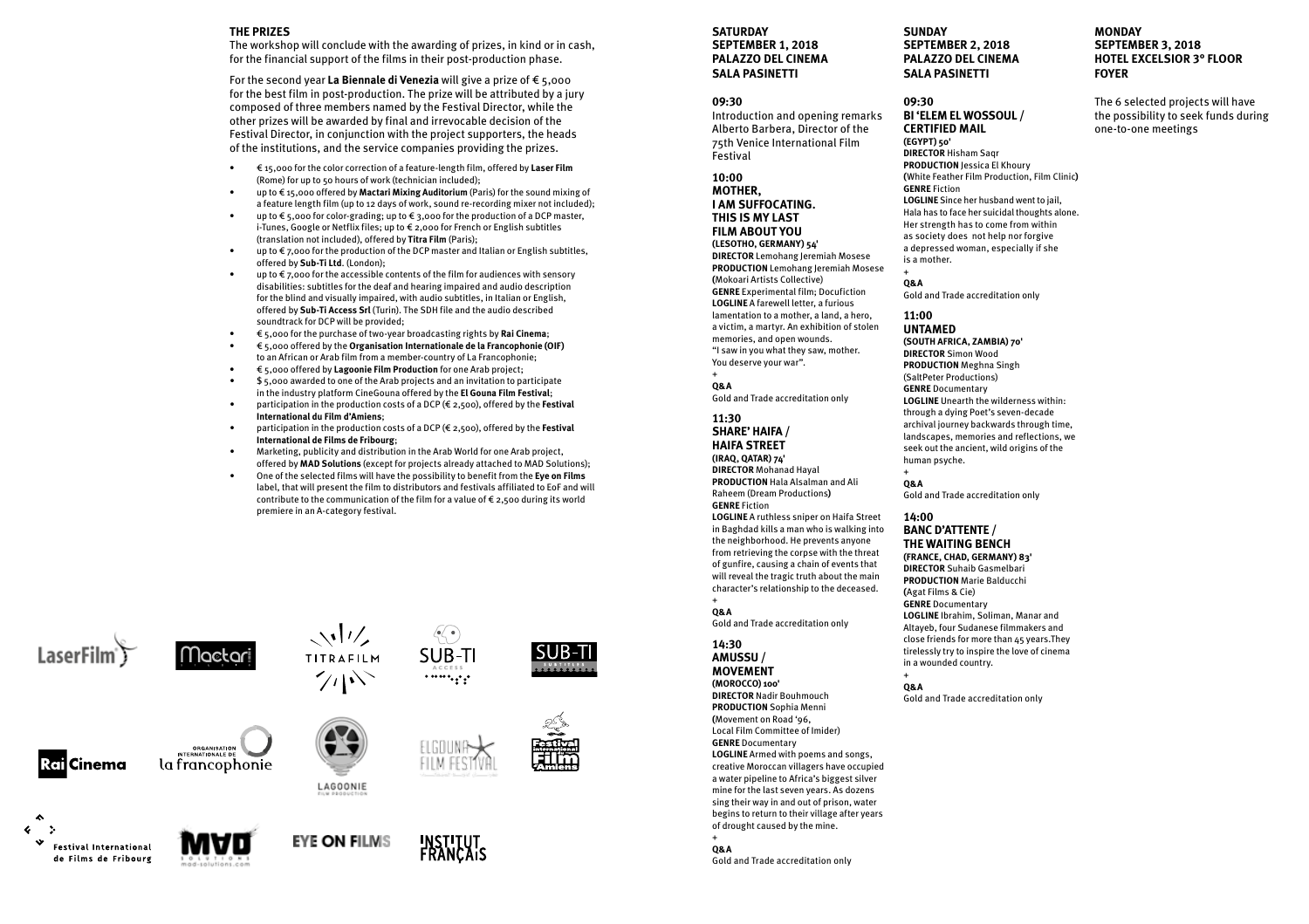## THE VENICE PRODUCTION BRIDGE WELCOMES THE 6 SELECTED TEAMS AND THEIR PROJECTS TO THE 6TH EDITION OF FINAL CUT IN VENICE.

For this sixth edition of *Final Cut in Venice*, the *Venice Production Bridge*, the industry side of the Venice International Film Festival, has enhanced the workshop with a day of one-to-one meetings, enabling the invited filmmakers and producers to launch their films on the international film market and be included in the networking platform of industry professionals attending the festival.

Interest in the atelier has been confirmed by the return as supporter at the upcoming edition of *Final Cut in Venice* of the Organisation Internationale de la Francophonie, that will be offering a cash prize, as well as a new supporter from Egypt, the production company Lagoonie Film Production. The now consolidated support from Laser Films, Mactari, Titra Film, Sub-ti, Sub-ti Access, Rai Cinema, El Gouna International Film Festival, International du Film d'Amiens, Festival International de Films de Fribourg, Mad Solutions, Eye on Films and Institut Français have been confirmed.

Open exclusively to films in post-production from all African countries and from Jordan, Iraq, Lebanon, Palestine and Syria, *Final Cut in Venice* not only aims at giving a concrete aid to the completion of films, but also focuses on seeking out promising talents celebrating the diversity and creativity of film production in these regions.

In June we received 90 feature films projects, both fiction films and documentaries in post-production (a 50% increase compared to last year) and we selected six promising projects from six different geographical and cultural areas (Egypt, Iraq, Lesotho, Morocco, South Africa, Sudan) displaying a good balance between fiction and documentary and favouring works by debut filmmakers.

As already observed last year, we have received a majority of work-inprogress films from the African continent (66% of the submitted projects). This fact is also reflected in our selection and confirms the great vitality of the African cinematographic landscape.

A reason for pride this year is the selection at the Venice Critics' Week of the work-in-progress film *A Kasha* by hajooj kuka which was awarded the very first Biennale Prize for best film in post-production at the 2017 *Final Cut in Venice*. The film was a debut as well as the first feature-length film to be produced by a Sudanese filmmaker.

This year, *Final Cut in Venice* will be launching the first feature film ever made in another African country, Lesotho, an enclave of South Africa. The director Lemohang Jeremiah Mosese is the first filmmaker from this small country to appear on the independent film scene and to promote the cinematographic culture in his country.

Over the course of the past six years, *Final Cut in Venice* has brought many satisfactions and served as a launch pad for many films. Among these I would like to mention the following: *Our Madness* by João Viana (selected at the Berlinale Forum 2018),*The Harvesters* by Etienne Kallos (selected at Un Certain Regard – Cannes 2018); *Dream Away* by Marouan Omara and Johanna Domke (selected at the Documentary Competition – Karlovy Vary 2018)*; Félicité* by Alain Gomis (Silver Bear at the Berlinale 2017); *Ghost Hunting* by Raed Andoni (Best Documentary Award and Panorama Dokumente Audience Award at the Berlinale 2017); *Tigmi Nigren* by Tala Hadid (Best Documentary Film at the Hong Kong International Film Festival 2017) and *Zeinab n'aime pas la neige* by Kaouther Ben Hania (Tanit d'Or at the Journées Cinématographiques de Carthage 2017 and Best Documentary at Cinemed – Montpellier 2017).

Alessandra Speciale *Head of the project*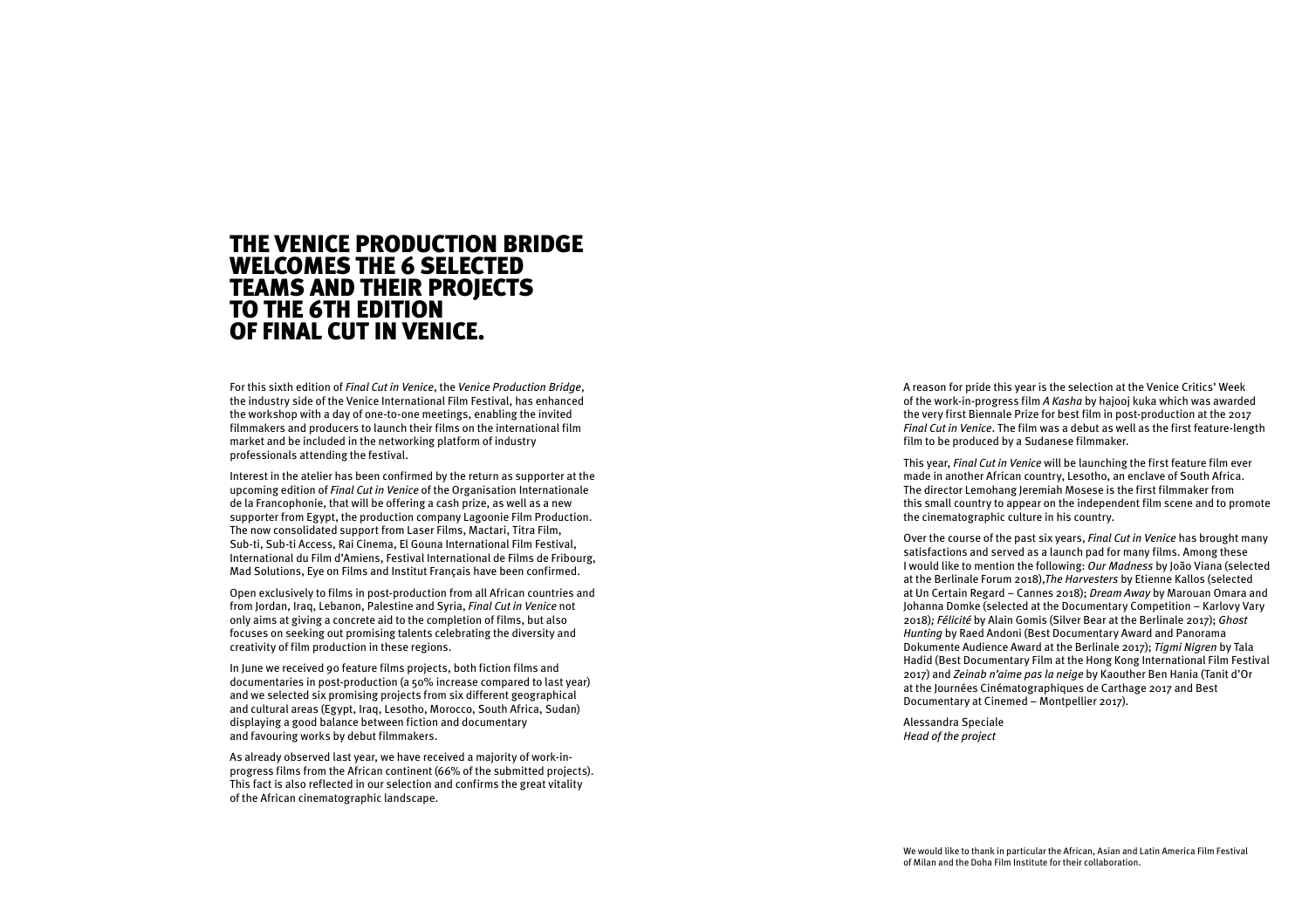

#### **MOROCCO**

## AMUSSU *MOVEMENT*

## NADIR **BOUHMOUCH**

#### **LOGLINE**

Armed with poems and songs, creative Moroccan villagers have occupied a water pipeline to Africa's biggest silver mine for the last seven years. As dozens sing their way in and out of prison, water begins to return to their village after years of drought caused by the mine.

#### **SYNOPSIS**

Imider, Southeastern Morocco. A rapacious silver mine has siphoned aquifer water for decades, drying out the almond groves belonging to a small Amazigh community. Fearing their fragile oasis might disappear and their livelihoods destroyed, the villagers peacefully rebelled in 2011 and shut down a major water pipeline heading towards the mine. Seven years later, they continue to occupy it in a protest camp which has now practically turned into a small solar-powered village. However, backed by conniving intelligence services and aggressively protected by the police, Africa's biggest silver mine is no easy adversary. Dozens have been arrested for taking part in what the villagers have called "Amussu xf Ubrid n '96" (Movement on Road '96). Nonetheless, the resilient villagers continue to resist with the little means they have songs, dry bread, weekly protests, a flimsy camera, a film festival and endless ingenuity…

### **NEEDED TO COMPLETE THE FILM**

Editing, music recording and mix, sound editing and mix, color grading, translation, subtitling, graphic design and titling, DCP, DVD and Blu-Ray copies **GENRE / SPECS** Documentary / Color **CURRENT RUNTIME / ESTIMATED RUNTIME**  100' **/** 90' **LANGUAGE / SUBTITLES** Tamazight (Berber) / English **BUDGET / FINANCING NEEDED**  € 107,978 / € 41,191

Nadir Bouhmouch, *Director*

Sophia Menni, *Producer*

#### **MAIN PRODUCTION COMPANIES**

Movement on Road '96, Local Film Committee of Imider **CURRENT STATUS OF THE FILM** Assembly Cut **FUNDS OR AWARDS RECEIVED** Arab Fund for Arts and Culture; Touria and Abdelaziz Tazi Foundation (L'Uzine) **CREATIVE TEAM** Nadir Bouhmouch, *Director and Scriptwriter* Sophia Menni, *Producer* Yassir Charak & Nadir Bouhmouch, *DoP* The Community of Imider, *Music and Scriptwriter* Jalal El Guermai, *Sound*

#### **DELEGATE PRODUCTION COMPANIES**

Movement on Road '96, Local Film Committee of Imider **MAIN CONTACT PERSON** Sophia Menni **ADDRESS** 151 Rue Oussama Ibn Zaid, Maarif 20330 Casablanca

Morocco **E-MAIL** amussu.film@gmail.com **PHONE / CELL PHONE** +212679777702 +212 610123880

#### **DIRECTOR'S CONTACTS**

Nadir Bouhmouch **E-MAIL** [nadirbouhmouch@gmail.com](https://webmail2010.labiennale.org/owa/Sara.Mazzucchi@labiennale.org/redir.aspx?C=WBaQ9ZHxYot-FroktQXl--zVRErsFsDkQmLs23UnQraqEnY5uuvVCA..&URL=mailto%3anadirbouhmouch%40gmail.com) **PHONE / CELL PHONE** +212 766892273 +212 679777702

#### **DIRECTOR'S STATEMENT**

When I began working on *Amussu* I was heavily inspired by the oral and visual art forms of southeastern Morocco. Seeking to integrate indigenous art forms within cinematic expression, I had already been researching the symbolism and meanings of Amazigh carpets, oral stories and poetic forms like "Timnadin" and "Tamawayt." This quest took me to many of the impoverished interior regions and eventually to Imider for the first time in early 2015. Here, I encountered a group of extraordinary villagers who were weaving carpets, singing and reciting poetry — all while resiliently living in a protest camp on a windy mountain. I quickly became enamoured with this rebellious community and since then, have not ceased to visit it. By the end of 2016, we decided to embark on this project together and began experimenting with a mode of film production founded on the community's direct participation in both the productive and artistic processes. As such, our collective work is creatively grounded in local poetics and aesthetics which aspire to a global appeal. As one Amazigh proverb goes: "Tar Izli, Urtamu" — an event without its poem, is an event which never happened. This film is that poem.

#### **DIRECTOR'S BIOGRAPHY**

Nadir Bouhmouch is a 27-year-old filmmaker and producer based in Marrakech. In 2011, Nadir directed and produced his first work, *My Makhzen & Me*, a web documentary about Morocco's February 20th uprising. As the first Moroccan film to document a mass social movement, it was censored from national festivals. However, finding audiences online and outside the country, it continues to be included in university curriculums which address the "Arab Spring" and has become a reference for Moroccan political film. Nadir's other works include *Timnadin N Rif* (*Verses for the Rif*) a performative documentary; and *Paradises of the Earth*, a short web documentary series on the environmental causes of the Tunisian revolution. In addition to his work in film, Nadir is also a researcher, photographer and writer focusing on cinema, but also on indigenous land rights and environmental issues in Morocco's marginalised interior regions. Some of his written and photographic work has been published in Aljazeera, International Business Times, Middle East Eye and Le Monde.

#### **MAIN FILMOGRAPHY OF DIRECTOR**

**2017 Timnadin N Rif** experimental documentary **2017 Paradises of the Earth** web documentary series **2013 475** web documentary **2012 My Makhzen & Me** web documentary

| <b>Venice Production Bridge 2018</b> |  | Final Cut in Venice |
|--------------------------------------|--|---------------------|
|--------------------------------------|--|---------------------|

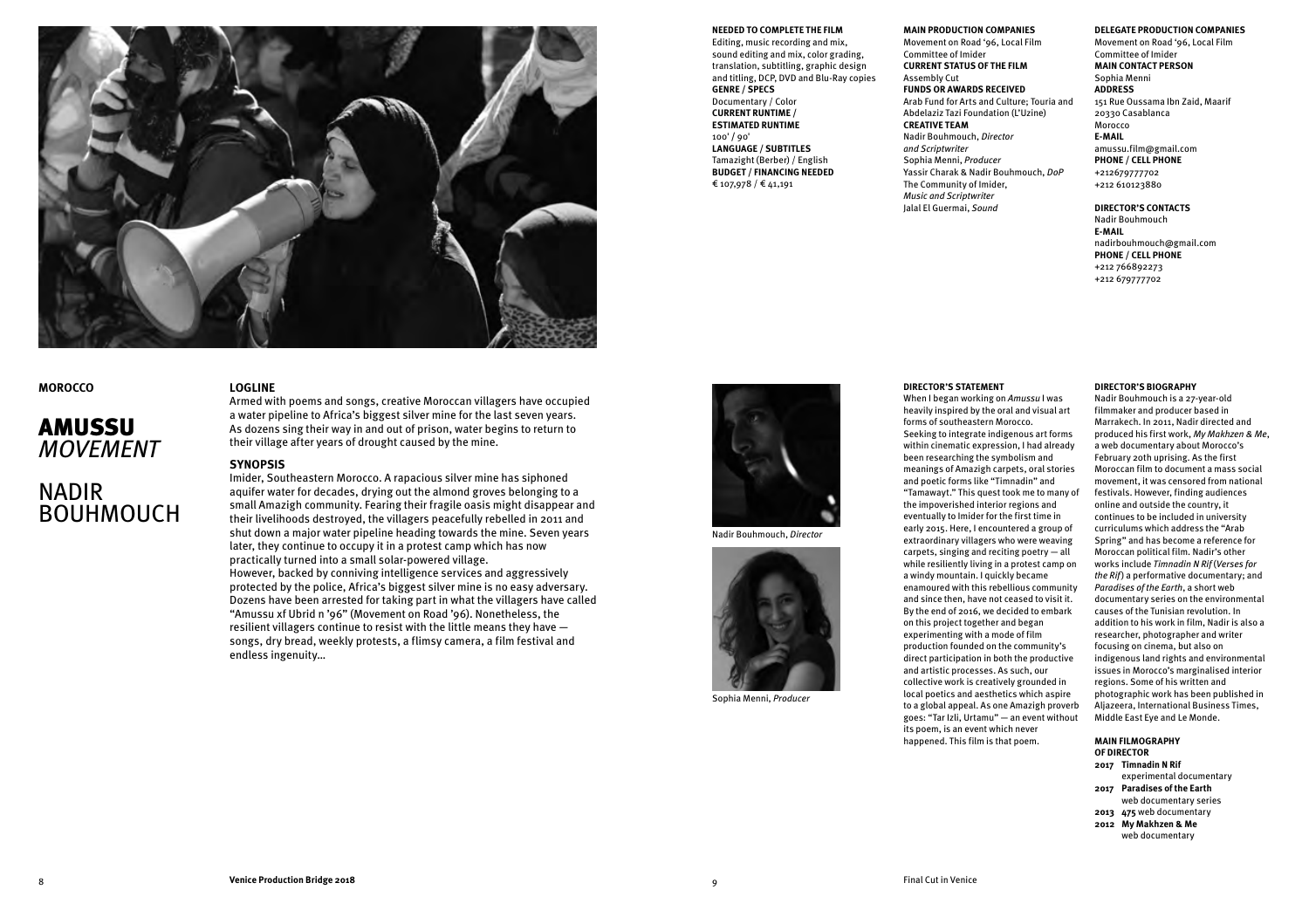

#### **FRANCE, CHAD, GERMANY**

## BANC D'ATTENTE *THE WAITING BENCH*

## SUHAIB<br>GASMELBARI

#### **LOGLINE**

Ibrahim, Soliman, Manar and Altayeb, four Sudanese filmmakers and close friends for more than 45 years. They tirelessly try to inspire the love of cinema in a wounded country.

#### **SYNOPSIS**

Their names are Ibrahim, Soliman, Manar, Altayeb, and they are few of the first Sudanese who had the opportunity to study cinema in East Germany, the Soviet Union and Egypt in the 1960s and 1970s. They are all members of the Sudanese Film Group, idealists and intensely humane. After more than 15 years of distance and exile, they were reunited to bring

GASMELBARI back to life their old dream: make cinema a reality in Sudan and allow<br>
films to be available to all films to be available to all.

They are determined to keep moving, to leave a trace of their passage. They roam the roads with their van to screen films and to inspire love for cinema. Their love for cinema is limitless, they want to make films. Through their quest for images, for those who exist, those who could have existed and those that have been lost or censored, the beautiful and horrific face of their country appears.

#### **NEEDED TO COMPLETE THE FILM**

Sound editing and mixing **GENRE / SPECS** Documentary / Color **CURRENT RUNTIME / ESTIMATED RUNTIME**  83' **/** 90' **LANGUAGE / SUBTITLES** Arabic / English **BUDGET / FINANCING NEEDED**  € 480,286 / € 45,000

#### **MAIN PRODUCTION COMPANY**

Agat Films & Cie (France) **CO-PRODUCTION COMPANY** Made in Germany films (Germany) Goï Goï Productions (Chad) **CURRENT STATUS OF THE FILM** Rough Cut **FUNDS OR AWARDS RECEIVED** Cinémas du Monde (CNC); Berlinale World Cinema Fund; IDFA Bertha Fund **CREATIVE TEAM** Suhaib Gasmelbari, *Director, Scriptwriter and DoP* Marie Balducchi, *Producer* Nelly Quettier, *Editor*

#### **DELEGATE PRODUCTION COMPANY** Agat Films & Cie **MAIN CONTACT PERSON** Marie Balducchi **ADDRESS** 52 rue Jean-Pierre Timbaud 75011 Paris France **E-MAIL**

[marie.balducchi@agatfilms.com](https://webmail2010.labiennale.org/owa/Sara.Mazzucchi@labiennale.org/redir.aspx?C=VVXXc-Ilo0Q_JHIWpnpdCFwYvYoMT_0l4QcTHToP4PVouAcv_evVCA..&URL=mailto%3amarie.balducchi%40agatfilms.com) **PHONE / CELL PHONE**

+33 153363229 +33 676873516

**DIRECTOR'S CONTACTS** Suhaib Gasmelbari **E-MAIL** suhaib\_gasem@hotmail.com **CELL PHONE** +249 904641042 +33 659089926

#### **DIRECTOR'S STATEMENT**

"Why did you return back to Sudan, what do you want to do? Go back to Europe, make European movies or sit here with us on our waiting bench?" That is the dilemma I was presented with by my Sudanese elders. The elders in question are the filmmakers who founded the Sudanese Film Group in 1989. They are now aged between 70 and 83 and travel throughout the country with the small mobile cinema they have founded. They pass their knowledge onto people and inspire their love for cinema, despite the hardships and despite their canvas screen that cannot withstand storms. This is the tale of their 45 years of attempting to make films and of the tireless hope that unites them forever. The story of a struggle of a gang of four crafty men with a witty sense of humour.

#### **DIRECTOR'S BIOGRAPHY**

Suhaib Gasmelbari Mustafa was born in 1979 in Sudan, where he lived until the age of 16. He followed Cinema Studies in France at the University Paris VIII. He worked as a freelance cameraman/ editor, collaborating with journalists to direct reports for Alqarra, Al Jazeera and France 24. He has written and directed many short films, both fiction and documentary. *The Waiting Bench* is his first feature film. Suhaib Gasmelbari is also a researcher with a special focus on Sudanese audiovisual archives. Through his research he was able to find some lost Sudanese films, and actively participated in international and local projects to save and digitize some precious films by Ibrahim Shadad, Suliman Mohamed Ibrahim and Altayeb Mahdi.

#### **MAIN FILMOGRAPHY OF DIRECTOR**

**2017 Sudanese Forgotten Films** documentary **2016 Caught in the Middle** documentary (two parts) **2012 Ode to my feet** short fiction



Marie Balducchi, *Producer*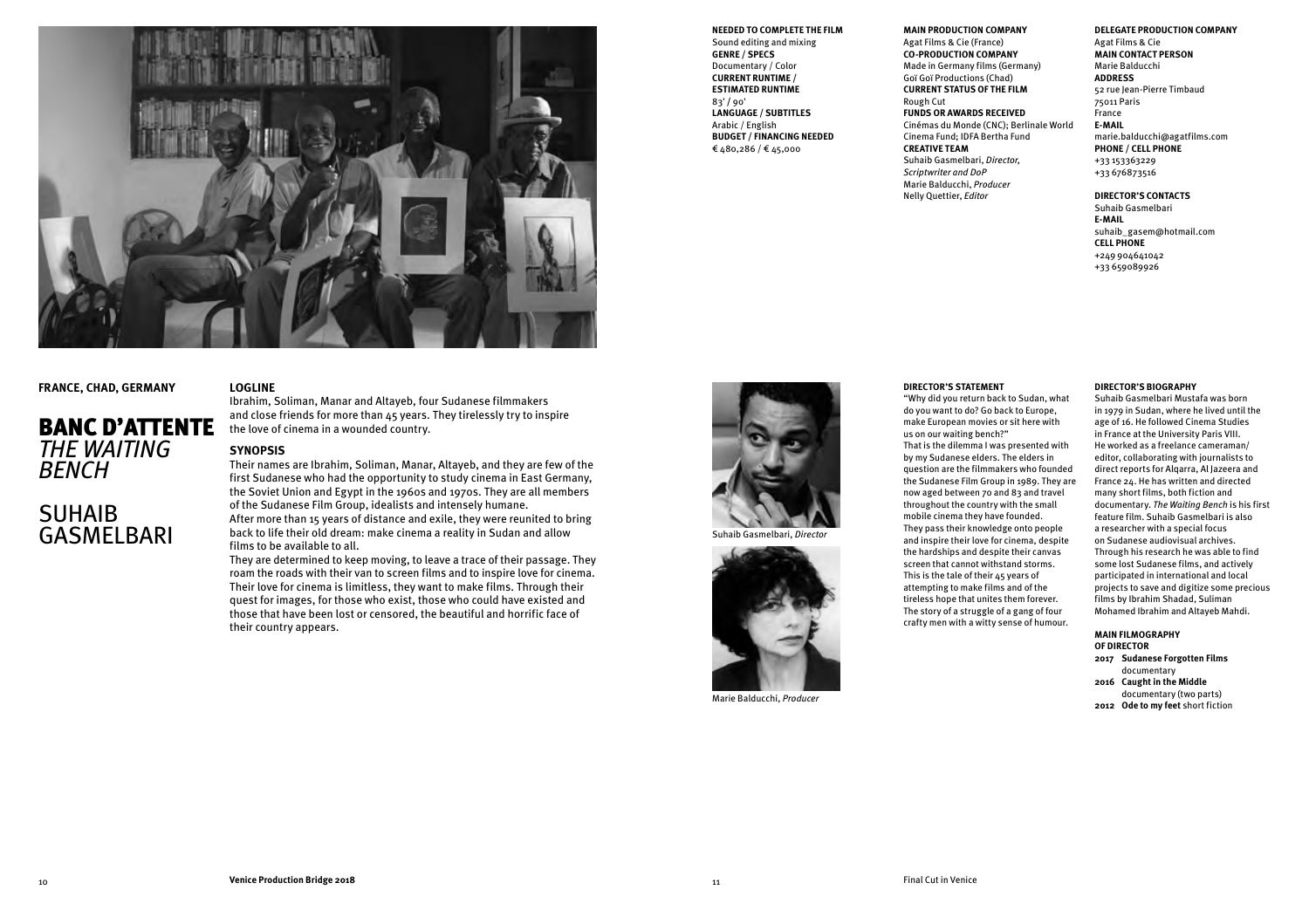

#### **EGYPT**

## BI 'ELEM EL WOSSOUL *CERTIFIED MAIL*

HISHAM SAQR

#### **LOGLINE**

Since her husband went to jail, Hala has to face her suicidal thoughts alone. Her strength has to come from within as society does not help nor forgive a depressed woman, especially if she is a mother.

#### **SYNOPSIS**

Hala lives in fear of being abandoned since her father passed away when she was 18. She suffers post-natal depression and tries to commit suicide several times but she never goes through with it, she always leaves a little room for someone to rescue her.

Now her loving husband, who always rescued her from her suicidal thoughts, is facing a trial for a simple mistake at work. Hala is left alone with her depression, her thoughts and a 6-month-old daughter. Despite her mental fragility, she needs to find a way to change in order to carry out her duties as a mother and a good wife to her jailed husband. The main difficulty is how to face herself, her fears and her depression now that she has no one to lean on and no moral support, and at the same time, face the reality she lives in, that also includes her husband and daughter.

#### **NEEDED TO COMPLETE THE FILM**

Editing, sound editing and mixing, color grading, VFX, music composing and recording, subtitles, DCP **GENRE / SPECS** Fiction / Color **CURRENT RUNTIME / ESTIMATED RUNTIME**  50' **/** 100' **LANGUAGE / SUBTITLES** Arabic / English **BUDGET / FINANCING NEEDED**  € 350,000 / € 95,000

#### **MAIN PRODUCTION COMPANIES**

White Feather Film Production, Film Clinic **CO-PRODUCTION COMPANY** Daydream Art Production **CURRENT STATUS OF THE FILM** Rough Cut **CREATIVE TEAM** Hisham Saqr, *Director, Producer and Scriptwriter* Mohamed Hefzy, *Producer* Mostafa Sheshtawy, *DoP* Ahmed Saleh, *Music*  Ibrahim Dessoky, *Sound* Basma, Mohamed Sarhan, Passant Shawky, Rafal Abdel Kader, *Main Cast*

#### **DELEGATE PRODUCTION COMPANY**

Film Clinic **MAIN CONTACT PERSON** Jessica El Khoury **ADDRESS** 141 Corniche el Nile, Maadi Cairo Egypt **E-MAIL** Jessica.khoury@fcidistribution.com **PHONE / CELL PHONE** +202 25268050 +961 71792620

**DIRECTOR'S CONTACTS** Hisham Saqr **E-MAIL** saqrhisham@gmail.com **PHONE +**201 277706343

#### **DIRECTOR'S STATEMENT**

I made a film about the idea of loss and how one can surprisingly find an inner strength to deal with it. How a normal person who's emotionally fragile can cope with it; such incomprehensible emotions as anxiety and depression that lead to suicidal thoughts. Personally I went through all these feelings and thoughts so I started to think what if the main character was a woman who just had her own child. Society is asking a lot of her especially since being a mother and having her own child adds a lot more to the illogical fear and anxiety of losing her own newborn girl. These complex emotions and how she finds a way to cope with them is what I examine in my film.

#### **DIRECTOR'S BIOGRAPHY**

Hisham Saqr was born in Cairo on November 9, 1987. He has more than 10 years' experience as an editor in the Egyptian film industry. Saqr has worked with a number of acclaimed Egyptian directors, most recently with Ahmad Abdalla on the award-winning *Rags and Tatters* (2013). The two previously collaborated on *Microphone* (2010), for which Saqr won the award for best film editor at the Dubai International Film Festival. He also edited Ibrahim Al Batout's *Winter of Discontent* (2012), which was premiered at the 69. VIFF and earned Saqr a best African editor nomination from the 2013 African Film Development Foundation Awards. His directorial credits include one short film and *Certified Mail*, his first feature film.

**MAIN FILMOGRAPHY OF DIRECTOR 2010 Bekara** short fiction

Jessica El Khoury, *Producer*

Hisham Saqr, *Director*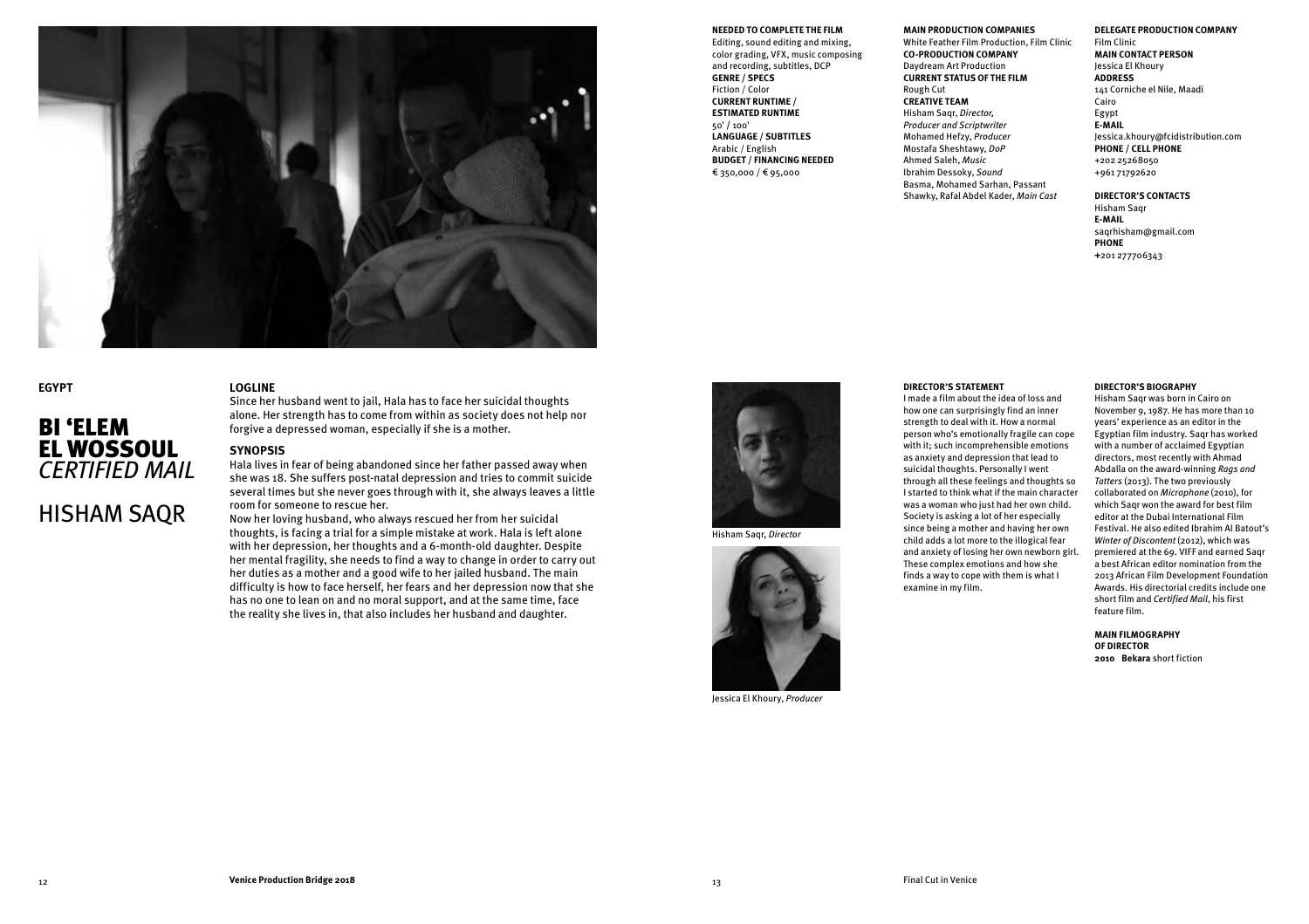

#### **LESOTHO, GERMANY**

## MOTHER, I AM SUFFOCATING. THIS IS MY LAST FILM ABOUT YOU

LEMOHANG JEREMIAH **MOSESE** 

#### **LOGLINE**

A farewell letter, a furious lamentation to a mother, a land, a hero, a victim, a martyr. An exhibition of stolen memories, and open wounds. "I saw in you what they saw, mother. You deserve your war".

#### **SYNOPSIS**

The wastelands and crowded streets of an African country are traversed by a woman bearing a wooden cross on her back. She is followed by sellers, beggars and passerbys, outraged voices, pity and curious glances. Parallel to her, among a herd of sheep, a lamb toddles its way from the far away mountains into the heart of the city, just to find itself dangling, skinned and headless, on a butcher's shoulder. In the meantime, under the scorching sun, in a roofless house, a woman is persistently knitting a garment, unwinding a thread coiled over her son's face. *Mother, I am suffocating. This is my last film about you* is a symbolicridden social-political voyage of a society in spiral between religion, identity and collective memory. "I saw in you what they saw, mother. You deserve your war".

#### **NEEDED TO COMPLETE THE FILM**

Editing, color grading, sound design and mix, music subtitles, DCP **GENRE / SPECS** Experimental film; Docufiction / B/W **CURRENT RUNTIME / ESTIMATED RUNTIME**  54' /60' **LANGUAGE / SUBTITLES** English / English **BUDGET / FINANCING NEEDED**  € 75,000 / € 25,000

#### **MAIN PRODUCTION COMPANY**

Mokoari Artists Collective **CURRENT STATUS OF THE FILM** Rough Cut **FUNDS OR AWARDS RECEIVED** South African National Film and Video Foundation Post-Production Grant **CREATIVE TEAM** Lemohang Jeremiah Mosese, *Director, Producer, Scriptwriter and DoP* Thabiso Mohapeloa, *Editor* Napo Kalebe, *Set Designer* Napo Kalebe, Ts'etso Monaheng, *Costume Designer*

#### **DELEGATE PRODUCTION COMPANY**

Mokoari Artists Collective **MAIN CONTACT PERSON** Lemohang Jeremiah Mosese **ADDRESS** Schandauerst. 4 12045 Berlin Germany

#### **DIRECTOR'S CONTACTS**

Lemohang Jeremiah Mosese **E-MAIL** [jmosese@gmail.com](https://webmail2010.labiennale.org/owa/Sara.Mazzucchi@labiennale.org/redir.aspx?C=mvTZ0ufJl8XVmSW4cq2Ql_Iidc9d6iM-e3FCZF3TuTXEZjXBuOzVCA..&URL=mailto%3ajmosese%40gmail.com) **PHONE / CELL PHONE** +49 17645694018 +49 17645693784

Lemohang Jeremiah Mosese, *Director and Producer*



To point a finger at those that betrayed her, we would have to have thousands of hands and two thousands fingers pointing in all directions and one of them would be pointing at me.

There are countless books written about Africa as if it's a country, and as if all the people in it have the same mindset. In *Mother I am Suffocating* I commit the same crime.

I address Africa as a country; in fact, I personify it as a mother. By personifying it as a mother, I might have allowed myself, for the first time, to see Africa through the pure eyes of a child. With love, with fury; with vileness and self-loathing. If in my first film I uphold a noble god-like image about Africa; in *Mother I am Suffocating*, I speak as a rebellious son, a daughter, and allow myself to commit "the crime": the transgression of pointing one damning finger at her. This film is a biographical letter to a mother.

#### **DIRECTOR'S BIOGRAPHY**

Lemohang Jeremiah Mosese is a Lesotho/ South-African self-taught filmmaker. He now spends most of his time between Lesotho, South Africa and Berlin. His work includes two narrative short films and video art. Two of his short films, *Mosonngoa* (2014) and *Behemoth - or the Game of God* (2015), have been screened in numerous international film festivals, including the Clermont-Ferrand International Short Film Festival, Raindance International Film Festival, Kinodot Film Festival, Festival del Cinema Africano, d'Asia e America Latina, as well as the Durban International Film Festival and L'Étrange Festival. The short film, *Mosonngoa*, won him the Best Short Film as well as the special award on Premio Associazione Sunugal in Milan in 2016. *Behemoth* has won Best Short Film at the Kinodot Film Festival in 2016, the Signs Award at the Festival International Signes de Nuit, the Student Jury Prize in 2016, the Special Jury Prize at the Moscow International Experimental Film Festival in 2016 and Best short film at DYSPLA International Moving Image Festival. Mosese is also an alumnus of the Berlinale Talent Campus (2012), Focus Features Africa First Short Film Program (2012) and Realness Screenwriter's Residency (2017).

#### **MAIN FILMOGRAPHY**

**OF DIRECTOR Behemoth or the Game of God** short fiction **Mosonngoa** short fiction **Fears of Europa** video installation **Her-story** video installation

14 **Venice Production Bridge 2018** 15 Final Cut in Venice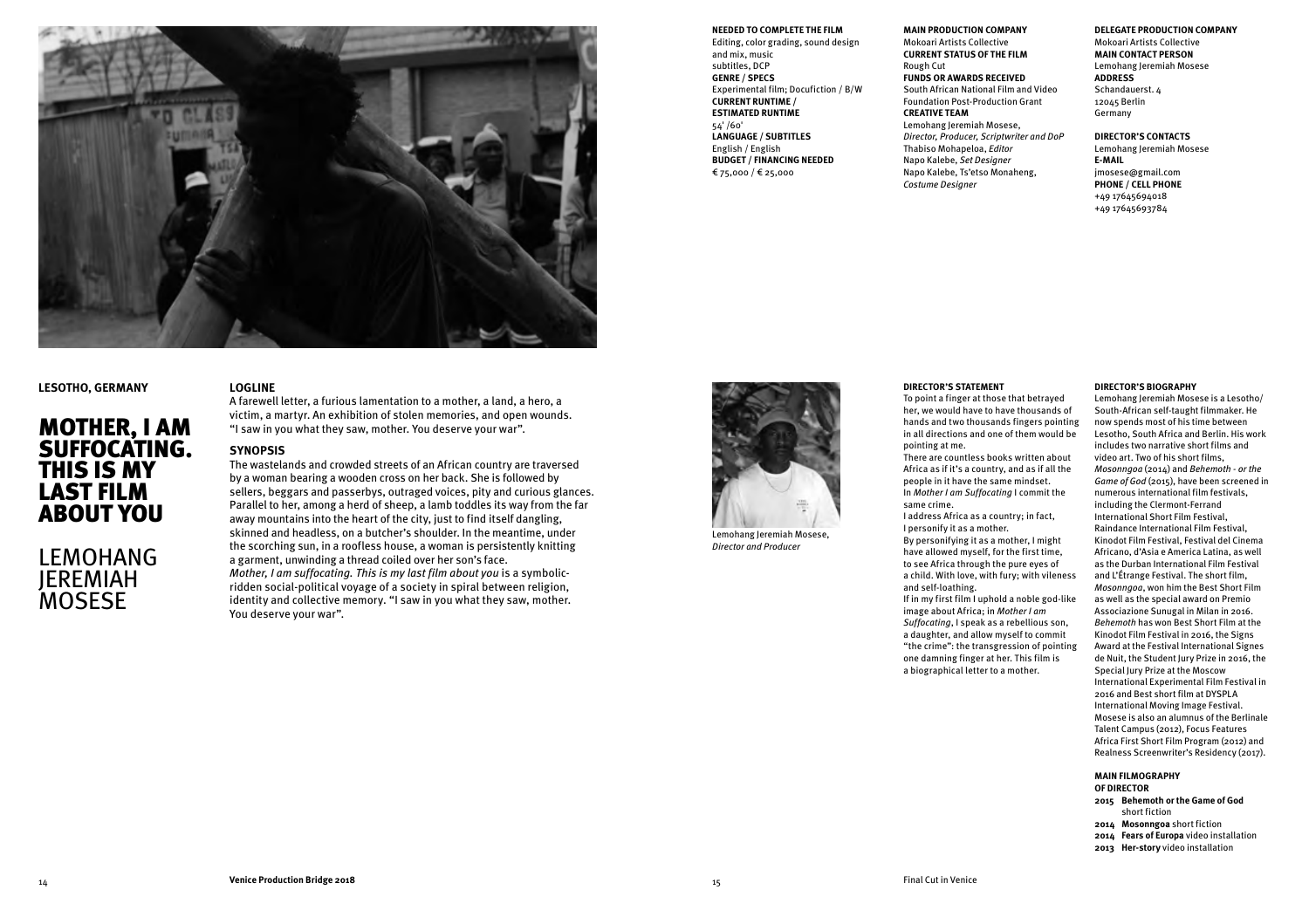

#### **IRAQ, QATAR**

## SHARE' HAIFA *HAIFA STREET*

## MOHANAD **HAYAI**

#### **LOGLINE**

A ruthless sniper on Haifa Street in Baghdad kills a man who is walking into the neighborhood. He prevents anyone from retrieving the corpse with the threat of gunfire, causing a chain of events that will reveal the tragic truth about the main character's relationship to the deceased.

#### **SYNOPSIS**

It's 2006 and Baghdad is ravaged by sectarian violence. With Haifa Street as the epicenter of the conflict, masked gunmen and snipers reign with terror for reasons and political allegiances that are unclear. When Ahmed gets dropped off there by a taxi on his way to his beloved Suad's home to ask for her hand in marriage, he gets shot by Salam, an anxious young sniper who's living his own personal hell on a rooftop above. Suad desperately tries to save Ahmed but Salam prevents anyone from approaching him with the threat of gunfire. Meanwhile Suad's daughter Nadia elicits the help of their cunning neighbor Dalal, who is secretly the sniper's lover - unbeknownst to Suad and her daughter. When Dalal's brother Abu Muthana, the corrupt

patriarch of the street and the leader of Salam's militia group, tries to take matters into his own hands, all hell breaks loose under the ominous presence of the American occupation.



**NEEDED TO COMPLETE THE FILM** Color grading, score, credits, multi-lingual

SRT subtitles, DCP and graphics **GENRE / SPECS** Fiction / Color **CURRENT RUNTIME / ESTIMATED RUNTIME** 

**LANGUAGE / SUBTITLES** Arabic / English

**BUDGET / FINANCING NEEDED**  \$ 274,000 / \$ 10,000

74' **/** 77'

Mohanad Hayal, *Director*



Ali Raheem, *Producer*



Hala Alsalman, *Producer*

#### **MAIN PRODUCTION COMPANY**

Dream Productions **PARTNERS ATTACHED** Doha Film Institute, Tribeca Film Institute **CURRENT STATUS OF THE FILM** In Sound Mix **FUNDS OR AWARDS RECEIVED** Doha Film Institute: development and post-production funds. Cinescape Award from the Dubai International Film Festival. **CREATIVE TEAM** Mohanad Hayal, *Director and Scriptwriter* Hala Alsalman, *Scriptwriter* Ali Raheem, Hala Alsalman, *Producers* Salam Salman, *DoP* Ali Raheem, *Editor*  Dergham Kareem, *Set Designer* Sharaf Aldin Hisham, *Costume Designer* Raad Khalaf, *Music* Saif Jabara, *Sound* Ali Thamer, Asaad Abdelmajeed, Yumna Marwan, Iman Abdelhakam, Redhab Ahmed, Ali Alkarkhy, Wissam Adnan, Firas Kareem, Abbas Thamer, *Main Cast*

#### **DELEGATE PRODUCTION COMPANY** Dream Productions **MAIN CONTACT PERSON**

Hala Alsalman and Ali Raheem **ADDRESS** Kahramana square, Karrada 10011 Baghdad Iraq **E-MAIL** [ali.raheem.ch@gmail.com](https://webmail2010.labiennale.org/owa/Sara.Mazzucchi@labiennale.org/redir.aspx?C=PS3lDs6wJeQkvQpSeeW29pZDRfxhNiCNvG3Z9ssSQz5MchPaTe3VCA..&URL=mailto%3aali.raheem.ch%40gmail.com) **PHONE**  +964 07704449447

#### **DIRECTOR'S CONTACTS**

Mohanad Hayal **E-MAIL** muhaned.heayl@gmail.com **PHONE** +964 07703113392

#### **DIRECTOR'S STATEMENT**

Haifa Street became a theatre for civil war in 2006, lasting two years. It went from being home to the most important university professors and intellectuals to a street of death, lined with snipers and dead bodies. This film is based on a ten-minute experience I had there in 2006, when a stranger walking by my side got shot by a sniper and dropped dead in front of my eyes. A hail of bullets came upon me from everywhere, and in those strange moments, I don't know how I found refuge in a house nearby. I learned that the family who sheltered me was the dead man's family, who fell beside me, and I witnessed them struggling for three hours trying to collect his body without getting killed. I was asked to leave before I could understand what had happened – and the traumatic mystery of these events led me to write this story in order to make sense of it all.

#### **DIRECTOR'S BIOGRAPHY**

Mohanad Hayal was born in 1985 in Iraq. After graduating from Baghdad University's Faculty of Fine Arts in cinema, he gained considerable experience working as assistant director on many Arabic feature films. He has made a number of short and documentary films. His film *Happy Birthday* was selected for the 2013 Berlin International Film Festival and received the Rising Star Award at the 2013 Rhode International Film Festival. Hayal is a seasoned journalist and is currently a freelance war videographer, documenting battles between the Iraqi Army and ISIS. He resides and works in Baghdad, also conducting filmmaking workshops as one of the founders of the Iraqi Independent Film Centre. He was Salam Salman's script and production advisor on his short film *Gift from my Father* which went on to win the 2015 Crystal Bear Award for the Best Short Film at the Berlin International Film Festival.

#### **MAIN FILMOGRAPHY**

**OF DIRECTOR At the Edge of Tikrit** short documentary **Happy Birthday** short fiction **Basra Taxi** documentary **Furat** short fiction **The Heart of the City**  short fiction **Wrong** short fiction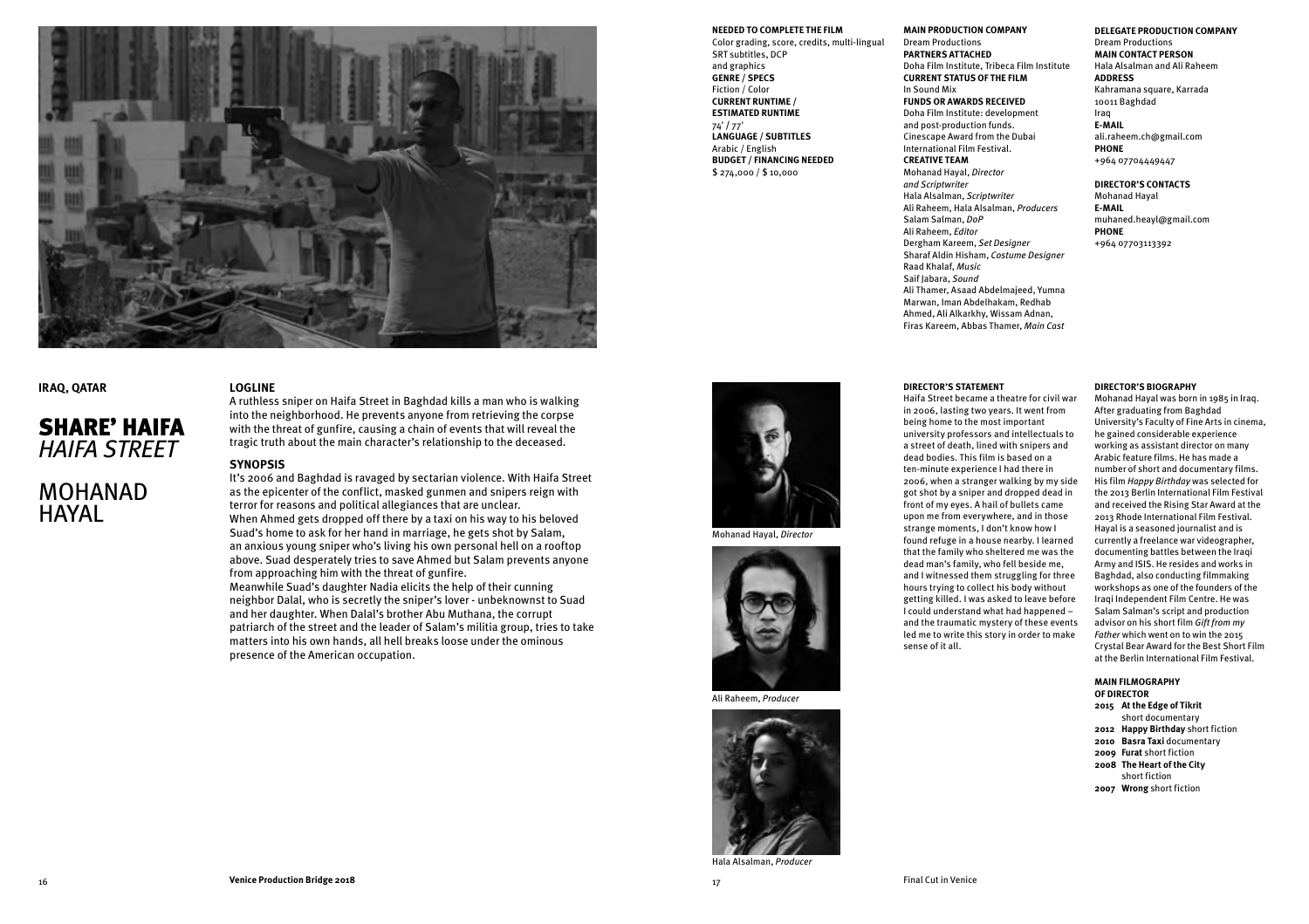

#### **SOUTH AFRICA, ZAMBIA**

## UNTAMED SIMON WOOD

#### **LOGLINE**

Unearth the wilderness within: through a dying Poet's seven-decade archival journey backwards through time, landscapes, memories and reflections, we seek out the ancient, wild origins of the human psyche.

#### **SYNOPSIS**

When celebrated poet, Dr Ian McCallum, is diagnosed with terminal cancer, his death sentence inspires him to reverse time, spending his final days regressing through his former personas as a wilderness guide, Jungian analyst, divorcee, child psychiatrist, international sports star, poster boy for a racist regime, homesick schoolboy, and child of rural Zambia. *Untamed* is a Jungian saga, paralleling the evolution of the human psyche across millennia with the troubled history of South Africa and the personal journey of a man struggling to reconcile his identity. Spanning seven decades of archival material, ranging from the personal to the profound, McCallum grows younger by travelling throughout his 'fierce' life story, from the wisdom of a 74-year-old to a young boy's innocence. Gazing on the ravages of time, McCallum sees his own demise as a beginning; a succumbing to the laws of nature, the cycle of life completed, yet never-ending.

#### **NEEDED TO COMPLETE THE FILM**

Fine cut, color grading, sound design, final mix, subtitles, DCP **GENRE / SPECS** Documentary / Color **CURRENT RUNTIME / ESTIMATED RUNTIME**  70' **/** 70' **LANGUAGE / SUBTITLES** English / English

**BUDGET / FINANCING NEEDED**  \$ 223,000 / \$ 53,000

Simon Wood, *Director*

Meghna Singh, *Producer*

#### **MAIN PRODUCTION COMPANY**

SaltPeter Productions **PARTNERS ATTACHED** Independent Filmmaker Project (IFP) - Spotlight on Documentaries 2017 **CURRENT STATUS OF THE FILM** Rough Cut **FUNDS OR AWARDS RECEIVED** South African National Film and Video Foundation Post-Production Grant **CREATIVE TEAM** Simon Wood, *Director, Scriptwriter and DoP* Meghna Singh, *Producer* Khalid Shamis, *Editor* Braam du Toit, *Music*

### **DELEGATE PRODUCTION COMPANY**

SaltPeter Productions **MAIN CONTACT PERSON** Meghna Singh **ADDRESS** Earlgo House, 42 Kloof Street 8001 Cape Town South Africa **E-MAIL** info@saltpeter.co.za **PHONE** +27 715650090

#### **DIRECTOR'S CONTACTS**

Simon Wood **E-MAIL** [simon@saltpeter.co.za](https://webmail2010.labiennale.org/owa/Sara.Mazzucchi@labiennale.org/redir.aspx?C=GM74CO1x-306953oDMLuNhBWi3y-YWtT7T5TN9IN0atnlQ__5evVCA..&URL=mailto%3asimon%40saltpeter.co.za) **PHONE** +27 799745050

#### *Untamed* presents a man's life in reverse, the end is the beginning for the elderly frail

poet, Ian McCallum. The film rewinds through seven decades of his life: from old to middle-aged, we watch him grow younger into his twenties, reclaiming his adolescence, childhood and beyond to a wild homecoming.

**DIRECTOR'S STATEMENT**

Seven years in the making, the project incorporates footage shot across the African continent, including the archival retracing of McCallum's father's 8mm home-movies from the 1950's, breathtaking landscapes, historical newsreels, NASA imagery, and even the filmmaker's own blood, captured through microscopes. The end result is an elegy to the story of our origins, as ancient and familiar as the life-cycle shared by molecules, humans and galaxies.

#### **DIRECTOR'S BIOGRAPHY**

Director Simon Wood's latest film, *The Silent Form*, recently won four awards at the 2017 SAFTAS (South African Film and Television Awards). This capped a successful year for the film which had its world premiere in Toronto at Hot Docs. *The Silent Form* is a collaboration between Wood and one of South Africa's most successful artists, the sculptor Dylan Lewis. This was the second year running that a film by Wood had been selected for Hot Docs. His 2015 film, *Orbis*, still features on the international festival circuit, most recently being selected for Visions du Réel. *Orbis* is a hypnotic journey through one of South Africa's largest townships, Umlazi, its inhabitants' existence shaped by their proximity to Africa's largest port, Durban. His previous documentary, *Forerunners*, was selected for IDFA. The film is an ancestral examination of four members of South Africa's new black middle class. In 2018, Wood signed a deal with Field of Vision to make a film on Cape Town's water crisis. He co-directed the film with Emmy award-winning director, Francois Verster. *Scenes from a Dry City* was exec produced by Laura Poitras and Charlotte Cook.

#### **MAIN FILMOGRAPHY OF DIRECTOR**

- **2018 Scenes from a Dry City**  documentary
- **2016 The Silent Form**
- documentary
- **2015 Orbis** documentary
- **2011 Forerunners** documentary

18 **Venice Production Bridge 2018** 19 Final Cut in Venice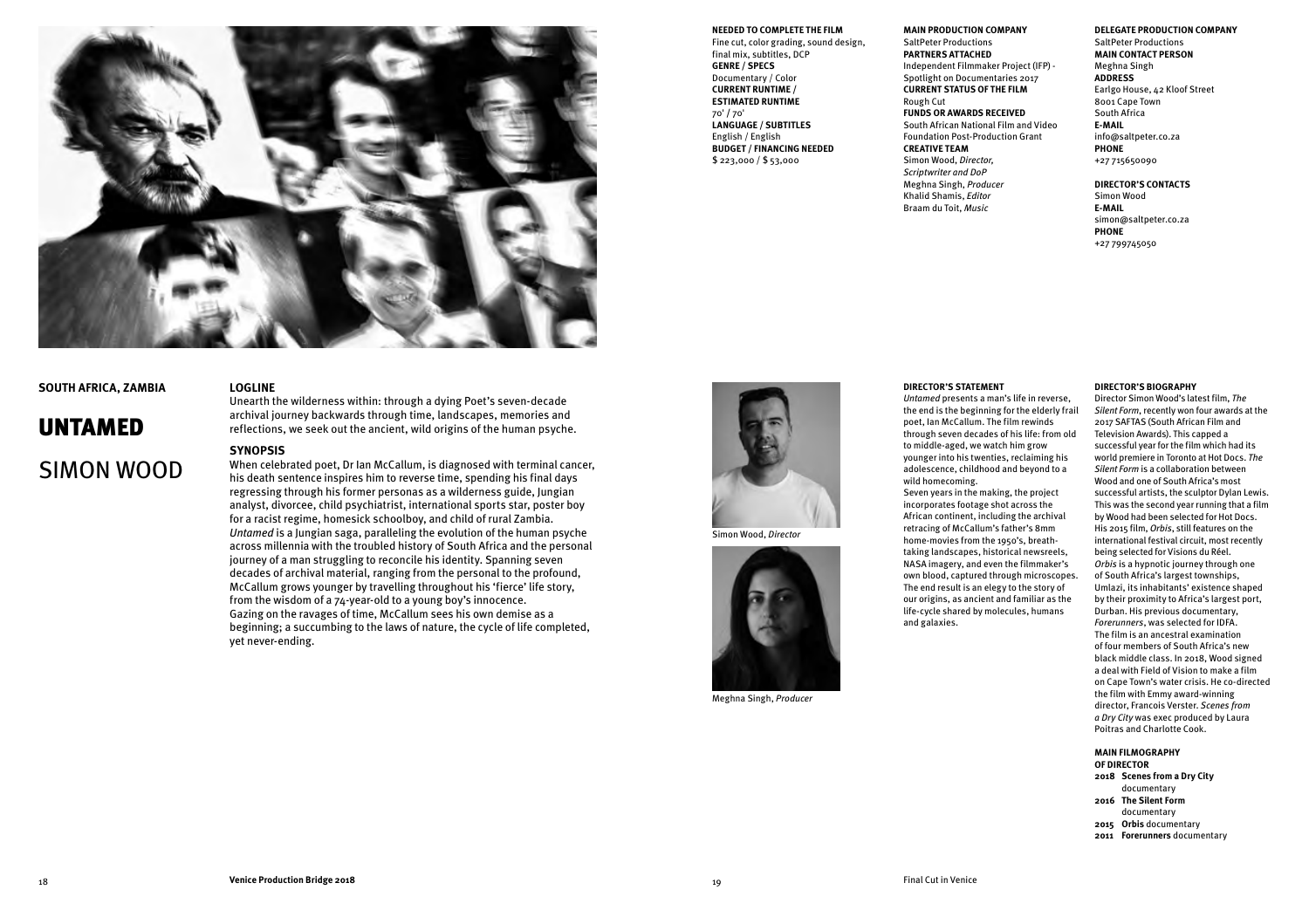Editorial Coordination **La Biennale di Venezia Editorial Activities and Web and Venice Production Bridge**

Design **Leonardo Maraner (Headline)**

Layout **Riccardo Cavallaro**

Print **Grafiche Veneziane, Venezia August 2018**